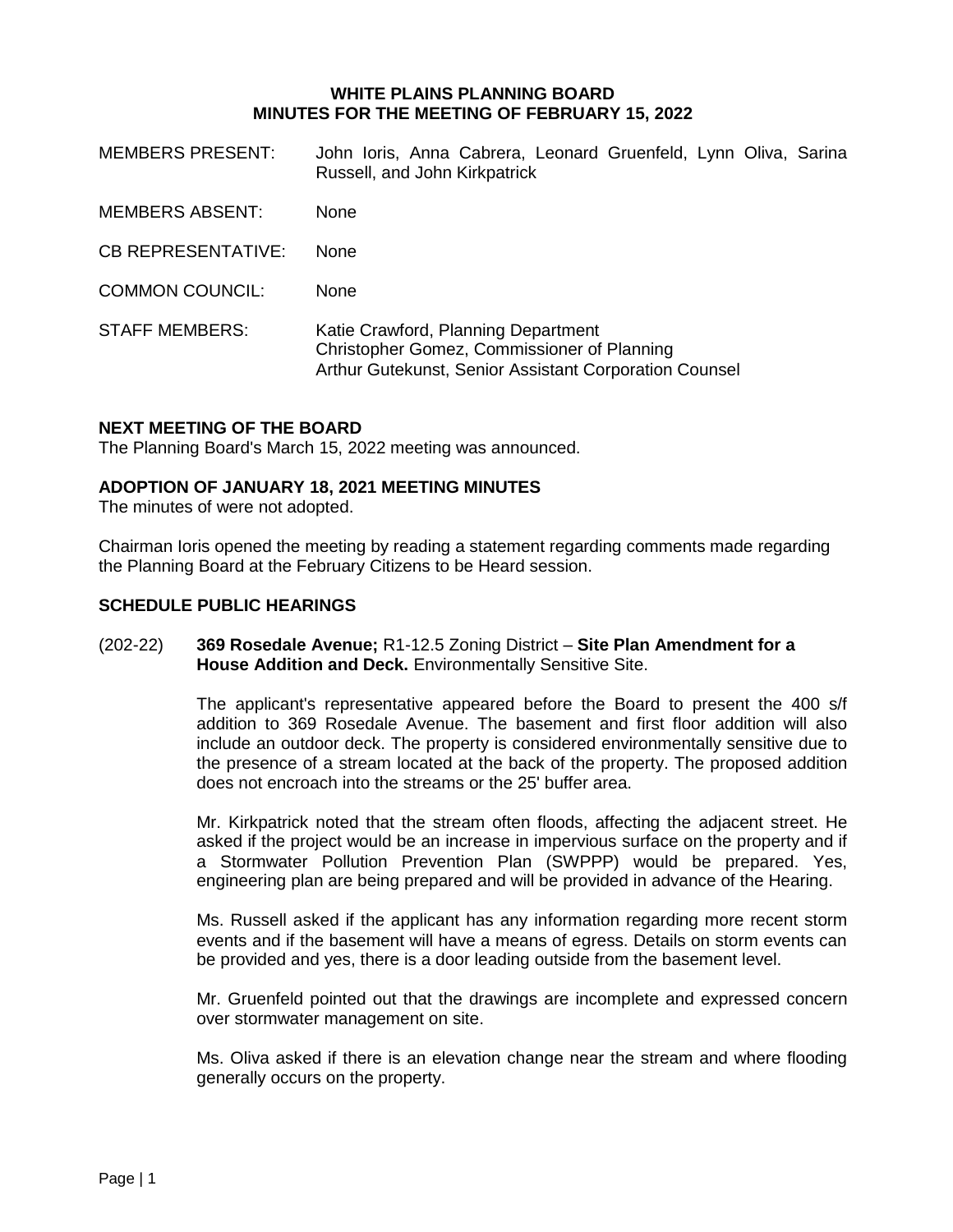Ms. Cabrera had concerns regarding stormwater management, but is okay with the location of the deck.

Mr. Gruenfeld made a motion to schedule the public hearing, Ms. Cabrera seconded, motion did not carry. Opposed: L. Oliva, S. Russell and J. Kirkpatrick (3). There is one vacancy on the Board.

### (203-22) **145 Saxon Woods Road;** R1-12.5 Zoning District – **Site Plan Amendment for reconstruction of retaining walls and construction of a new footbridge over the Mamaroneck River.** Environmentally Sensitive Site.

Christine Broda, architect, appeared before the Board to present the Site Plan Amendment for reconstruction of retaining walls and construction of a new footbridge over the Mamaroneck River. The driveway area and associated retaining walls are at risk of collapsing and the previous footbridge was destroyed by a flooding event. The property is split between the City of White Plains and the Village of Scarsdale, separated by the Mamaroneck River.

The property owner has an open public hearing for similar work at 135 Saxon Woods Road. If both projects are approved the projects will be completed in tandem.

Ms. Cabrera asked if any trees would be removed to accommodate the construction. No, there are no trees in the way.

Ms. Oliva asked if including weep poles in the driveway will degrade the structure overtime. No, they will help remove water from the driveway if properly maintained.

Mr. Gruenfeld asked if the riverbed will need to be drained to accommodate construction activities. There is no need to do so.

Ms. Russell asked if the County should be involved due to the location of the sewer easement. No, there will be no work will be done to the sewer line or in the easement area.

Mr. Kirkpatrick asked if the existing driveway is impervious. Yes, it is. He asked if there is a garage located on the property. Yes, there is a single car garage located off Saxon Woods Road, which requires backing out. He asked if the applicant could reduce the driveway area. No, there would not be enough area to turn around otherwise. He asked if the proposed plan would lead to an increase in impervious surface. Yes, just the addition of the bridge.

Ms. Russell made a motion to schedule the public hearing, Mr. Gruenfeld seconded, the motion passed unanimously.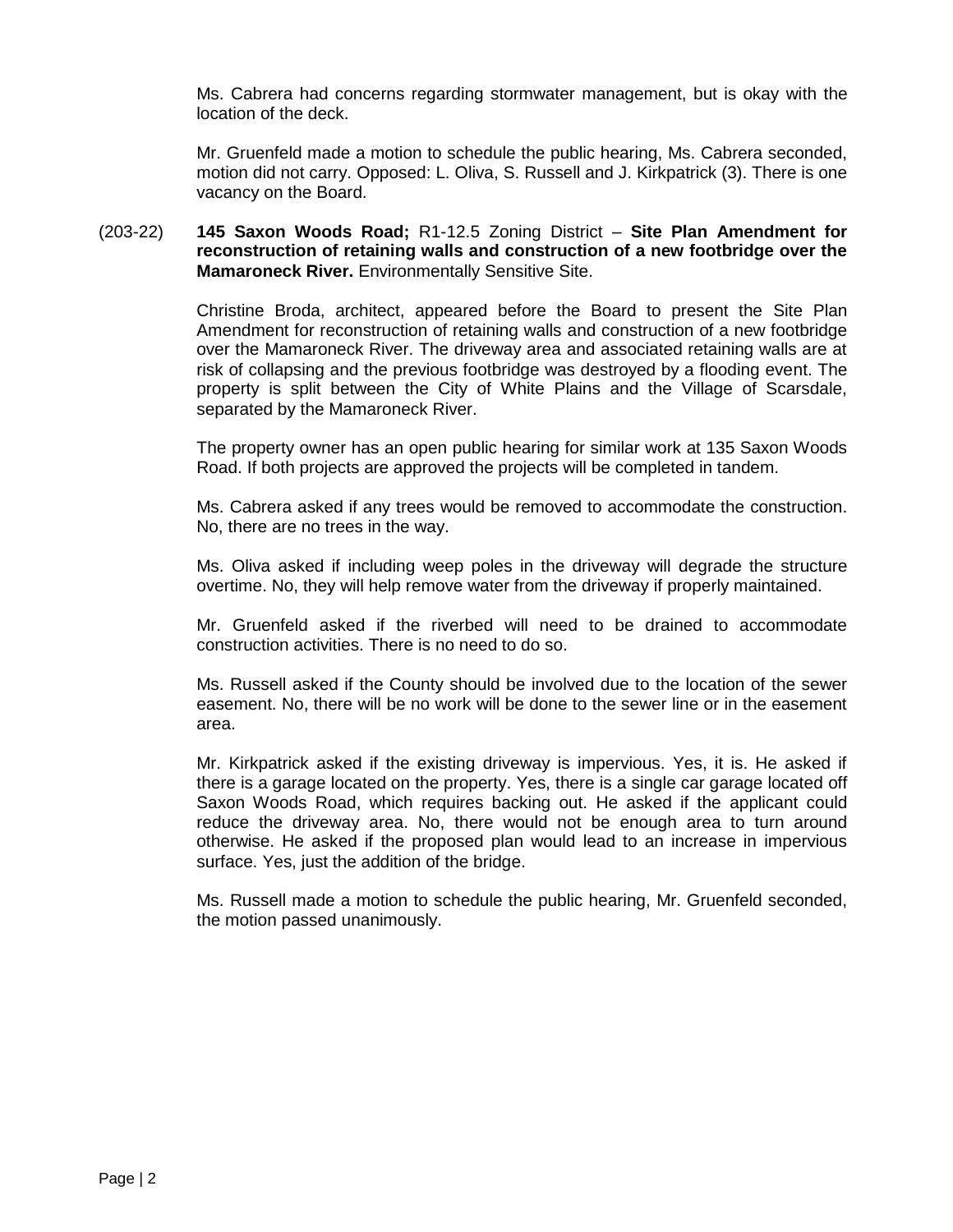### **PUBLIC HEARINGS**

(104-19) **334 West Street;** R1-12.5 Zoning District – **Four-Lot Subdivision.** Environmentally Sensitive Site.

> The applicant's representative appeared before the Board to present the 4-lot subdivision proposed for 334 West Street.

> Chairman Ioris stated that the Board had received a letter from the Department of Public Works stating the same objections as before.

> The representative stated that they had met with the Department of Public Works, who objected to the "turn around" alternative that the Board preferred. The applicant would like to move forward with the "cul-de-sac" alternative.

> Mr. Kirkpatrick abstained from the vote, at the time of the hearings he was not yet appointed to the Board.

> Mr. Gruenfeld is okay with moving forward with the cul-de-sac plan because there was not a way to effectively avoid the environmentally sensitive features.

> Ms. Russell made a motion to close the public hearing, Ms. Oliva seconded, the motion carried. Approve: J. Ioris, A. Cabrera, L. Oliva, L. Gruenfeld, and S. Russell (5); Abstain: J. Kirkpatrick (1).

> Ms. Cabrera made a motion to declare the Planning Board Lead Agency for this Type One Action, Ms. Russell seconded, the motion carried. Approve: J. Ioris, A. Cabrera, L. Oliva, L. Gruenfeld, and S. Russell (5); Abstain: J. Kirkpatrick (1).

> Ms. Russell made a motion to accept the Environmental Findings, Ms. Cabrera seconded, the motion carried. Approve: J. Ioris, A. Cabrera, L. Oliva, L. Gruenfeld, and S. Russell (5); Abstain: J. Kirkpatrick (1).

> Ms. Russell made a motion to close the public hearing, Ms. Cabrera seconded, the motion carried. Approve: J. Ioris, A. Cabrera, L. Oliva, L. Gruenfeld, and S. Russell (5); Abstain: J. Kirkpatrick (1). There is one vacancy on the Board.

#### (222-21) **135 Saxon Woods Road;** R1-12.5 Zoning District – **Site Plan Amendment to legalize walls, driveway alterations, patio, and for a new bridge and deck expansion and stormwater control features.** Environmentally Sensitive Site.

Christine Broda, architect, appeared before the Board to present the Site Plan Amendment to legalize walls, driveway alterations, patio, to construct a new footbridge over the Mamaroneck River and stormwater control features. The walls have been damaged overtime, including storm events of the summer 2021. The property is split between the City of White Plains and the Village of Scarsdale, separated by the Mamaroneck River. The property owner has requested a public hearing for similar work at 145 Saxon Woods Road. If both projects are approved the projects will be completed in tandem.

No one from the public wished to comment.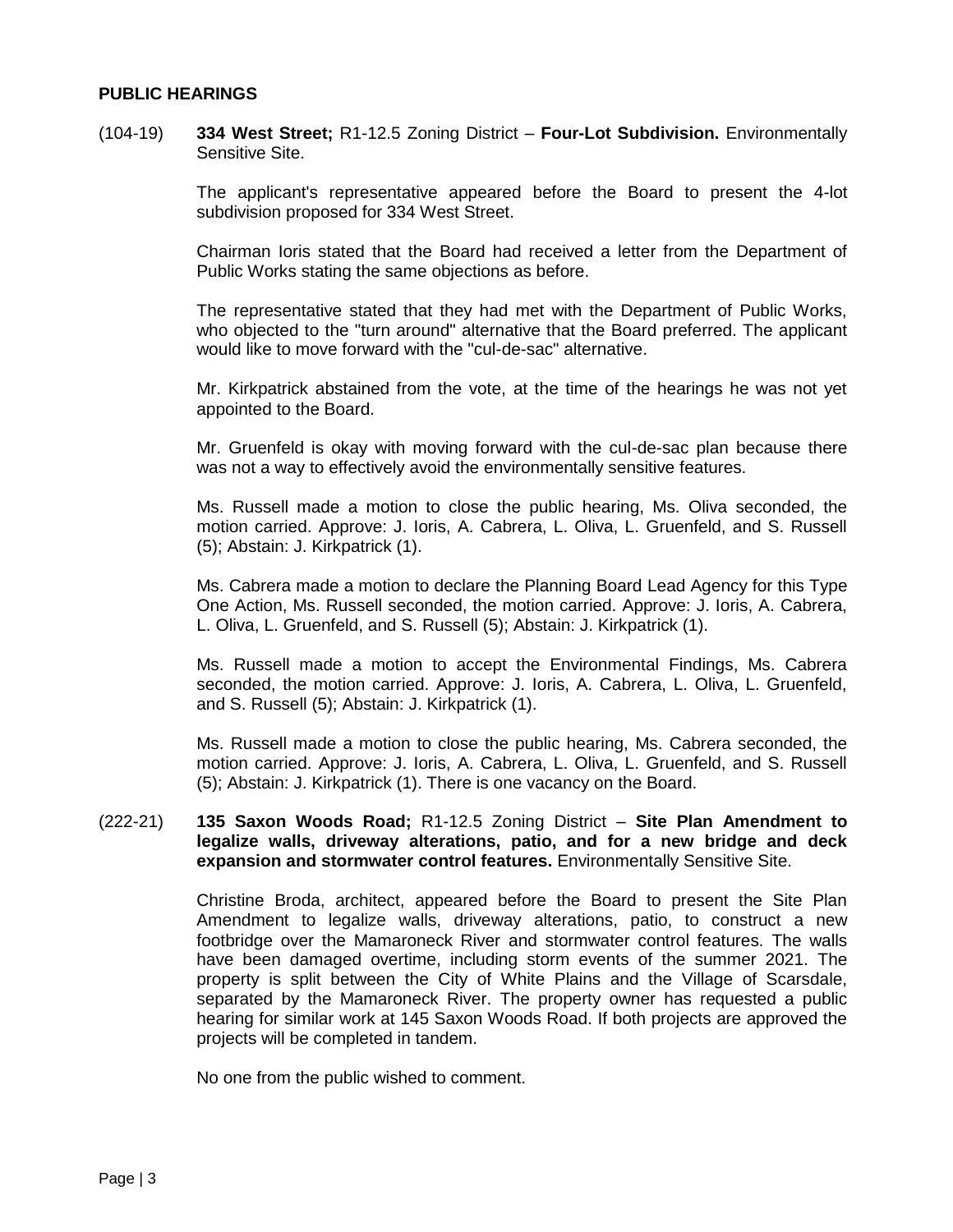Mr. Kirkpatrick asked how he can visit the site. Call the Architect to set up a time and she will walk you through both sides. Mr. Kirkpatrick asked if the stream calming mechanisms would they have adverse impacts upstream. No, stream calming is an effect of widening the area for water to flow.

Ms. Russell felt that the project is necessary and asked when construction activities could start. It would be ideal if the projects could move forward this spring.

Mr. Gruenfeld sees that the design of the project has improved over time, but expressed concern on the impacts to downstream properties. Mr. Gruenfeld would like to see the applicant work with the concerned neighbor who reached out.

Ms. Oliva made a motion to adjourn the Public Hearing, Ms. Cabrera seconded, the motion carried unanimously.

### **OTHER**

### (206-22) **146 Westmoreland Avenue;** LI-M Zoning District – **Amendments to the Approved Site Plan and Special Permit.** Common Council Referral.

Casey Brenner, Attorney, appeared before the Board to request a one-year Site Plan Approval extension for the proposed mix-use development at 146 Westmoreland Avenue.

The mixed-use development is proposed in the LI-M Zoning District. There has been a recent change in ownership, but no changes to the project are proposed. The project received extensions from the Zoning Board of Appeals on the required variances. The applicant is in the process of filing permits with the Department of Building and construction activities may begin as early as April 2022.

The Board had no additional comments.

Ms. Oliva made a motion to send a letter to the Common Council stating that the Planning Board has no objection to the extension; Mr. Gruenfeld seconded; the motion carried unanimously. The Board's letter to the Council is attached hereto.

### (207-22) **1111 Westchester Avenue;** C-O Zoning District – **One Year Extension of the Site Plan Amendment Approval to allow the construction of a three (3) story parking garage.** Common Council Referral.

Seth Mandelbaum, Attorney, appeared before the Board to request a one-year Site Plan Amendment Approval extension for the proposed garage at 1111 Westchester Avenue. The Site Plan Amendment was originally approved in February 2018.

The owners are currently marketing the property and feel that the approved garage addition adds value to the property.

Ms. Oliva asked about solar on the site. The solar installed will be primarily for on-site use.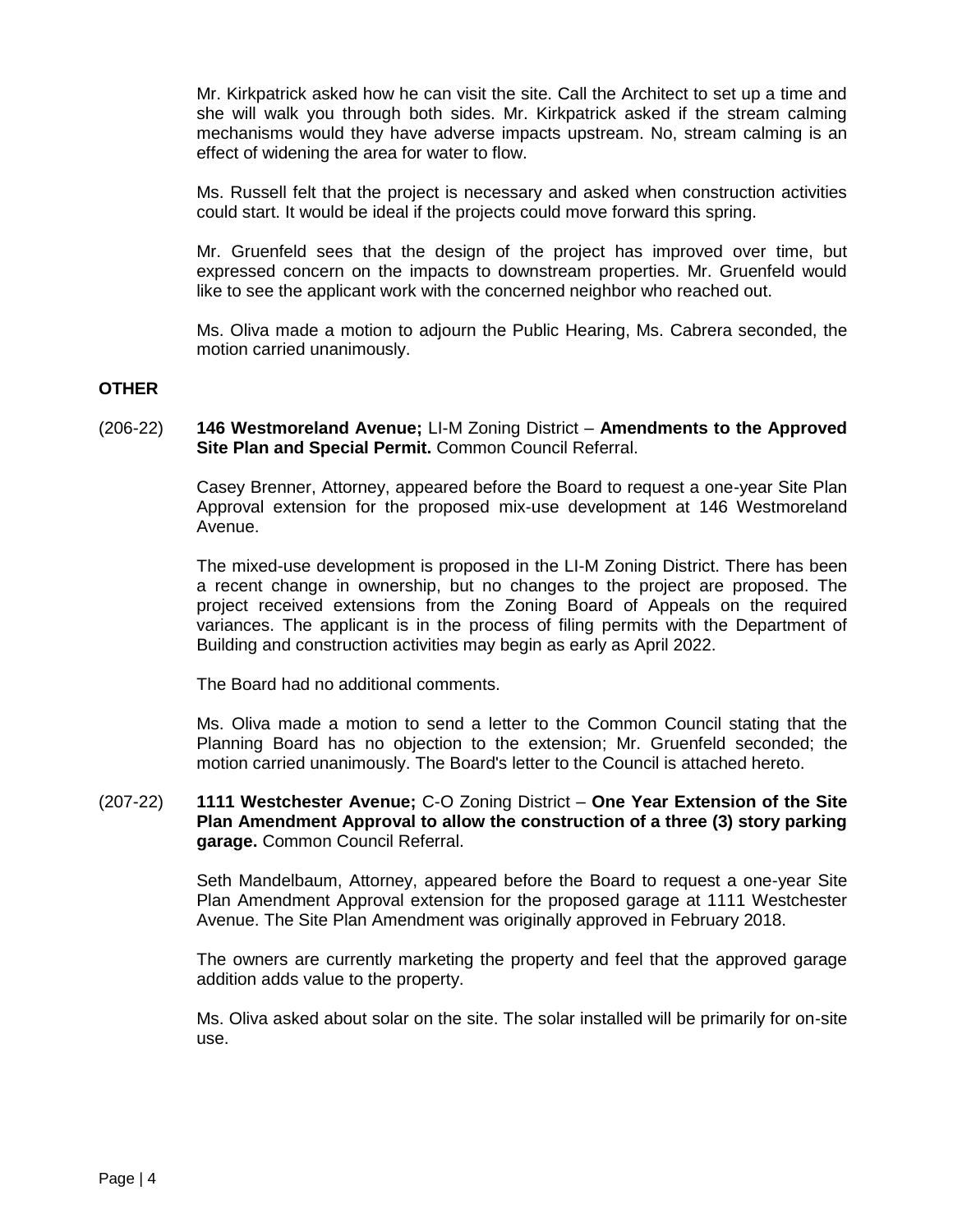Mr. Gruenfeld made a motion to send a letter to the Common Council stating that the Planning Board has no objection to the extension; Ms. Cabrera seconded; the motion carried unanimously. The Board's letter to the Council is attached hereto.

Ms. Russell made a motion to close the meeting; Mr. Gruenfeld seconded, the motion carried unanimously. The meeting adjourned around 8:45 pm.

## **ADJOURNED TO MARCH 15, 2022**

- (213-21) **66 Liberty Place**; R2-4 Zoning District **Site Plan Application for a Single Family House.** Environmentally Sensitive Site.
- (257-21) **Kensico Apartments**  60 South Kensico Avenue **Site Plan Application for a Three Story, 12-Unit Apartment Building.**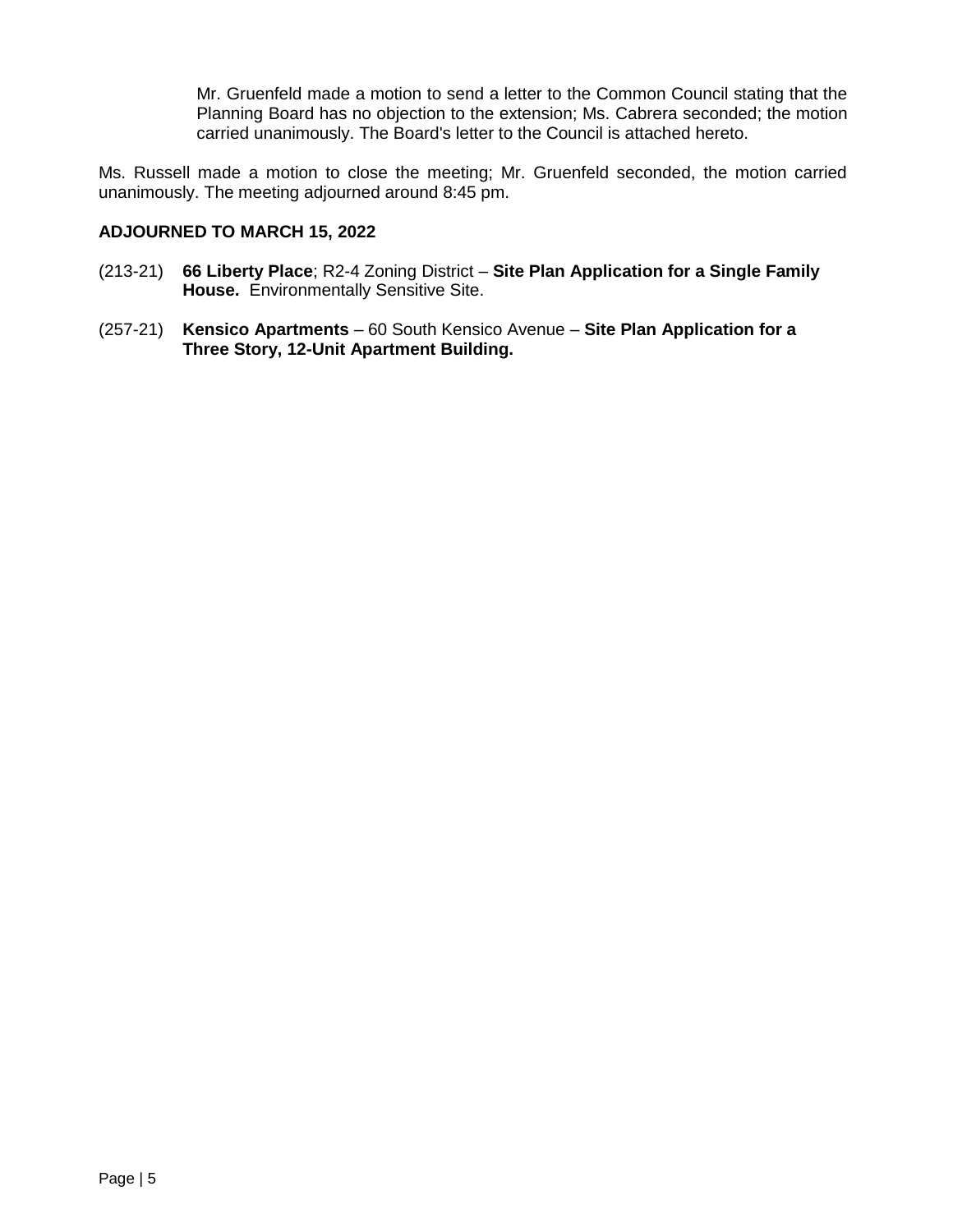

#### **PLANNING BOARD** MUNICIPAL BUILDING · 70 CHURCH STREET · WHITE PLAINS, NEW YORK 10601 (914) 422-1300 · FAX: (914) 422-1301

THOMAS M. ROACH CHRISTOPHER N. GOMEZ, AICP<br>MAYOR COMMISSIONER OF PLANNING COMMISSIONER OF PLANNING

 JOHN IORIS JUDITH MEZEY CHAIRMAN DEPUTY COMMISSIONER

> EILEEN J. McCLAIN **SECRETARY**

February 17, 2021

# TO: THE HONORABLE MAYOR AND MEMBERS OF THE COMMON COUNCIL

# SUBJECT: WESTMORELAND LOFTS, LLC – 146 (136, 146, 158) WESTMORELAND AVENUE - SITE PLAN EXTENSION AND SPECIAL PERMIT EXTENSION FOR A MIXED-USE RESIDENTIAL/RETAIL BUILDING

At its February 15, 2022 meeting, the Planning Board considered the request for a one year extension of the site plan and special permit approval for the development of a five-story mixed-use building, which would include retail space on the ground floor, sixty-two residential rental units on floors 2-5, rooftop amenities for the tenants, and 97 gated parking spaces with access off of Westmoreland Avenue.

No changes are proposed to the approved plan and no zoning changes have been made to the surrounding area. Therefore, the Planning Board has no objection to approval of the one year extension as requested.

Planning Board members voting in favor of sending a letter to the Common Council stating no objection to approval of the one year extension of the site plan and special permit approval: J. Ioris, A. Cabrera, L. Gruenfeld, L. Oliva, S. Russell, and J. Kirkpatrick (6); Opposed: None (0). There is one vacancy on the Board.

> Respectfully submitted, **JOHN IORIS** John Ioris, Chairman White Plains Planning Board